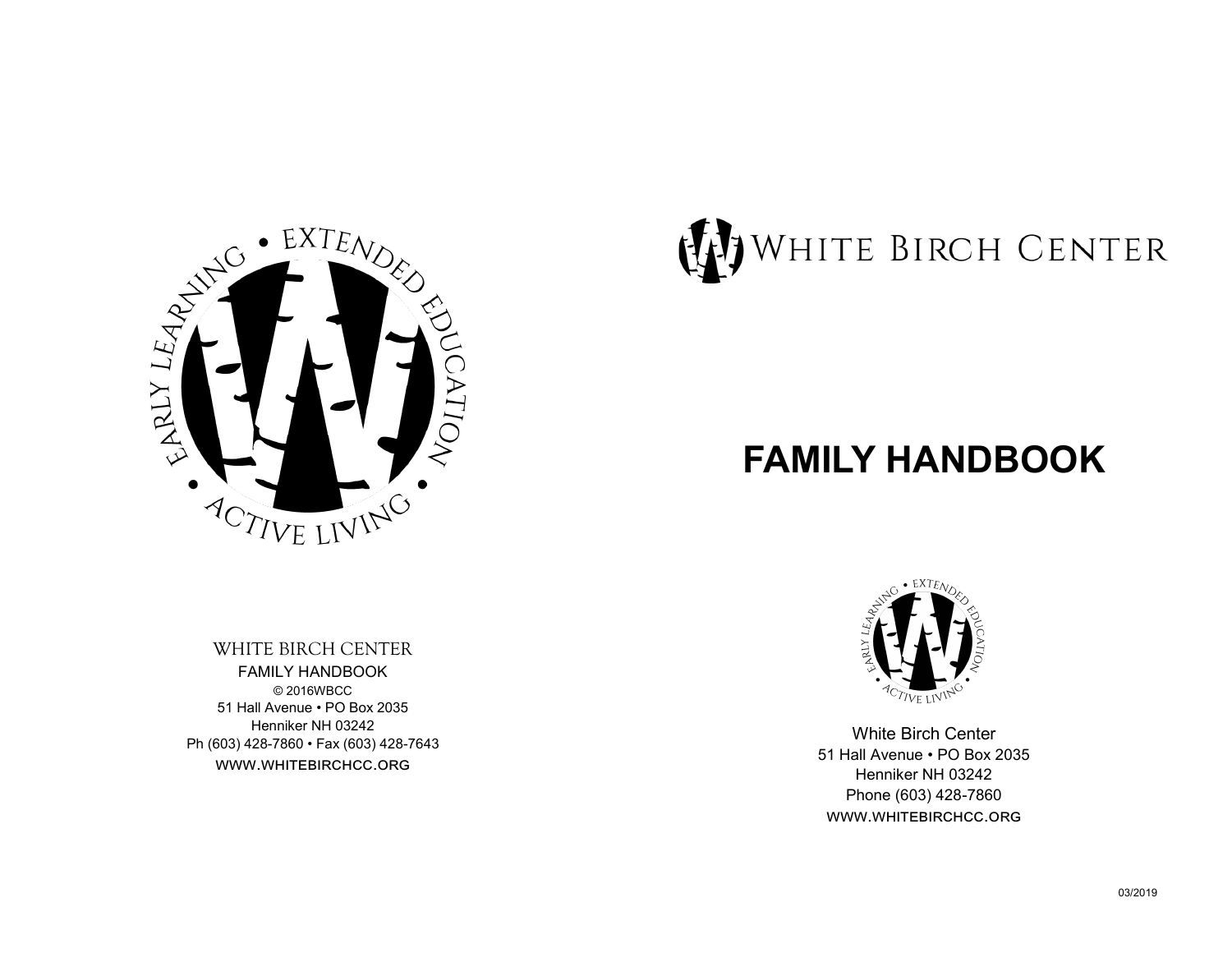PAGE 2 WHITE BIRCH CENTER

PARENTS HANDBOOK PAGE 19

#### **Important Information**

**White Birch Federal Tax ID Number:** 02-0325474

**\_\_\_\_\_\_\_\_\_\_\_\_\_\_\_\_\_\_\_\_\_\_\_\_\_\_\_\_\_\_\_\_\_\_\_\_\_\_\_\_\_\_\_\_\_**

**\_\_\_\_\_\_\_\_\_\_\_\_\_\_\_\_\_\_\_\_\_\_\_\_\_\_\_\_\_\_\_\_\_\_\_\_\_\_\_\_\_\_\_\_\_**

**Your Child's Classroom:**

**Your Child's Teacher:**

**Teacher's Email Address:**

**\_\_\_\_\_\_\_\_\_\_\_\_\_\_\_\_\_\_\_\_\_\_\_\_\_\_\_\_ @whitebirchcc.org**

**Executive Director:** Marc McMurphy

 marcm@whitebirchcc.org

**Director of Children's Programs:** Leanna Lorden

**a** leannad@whitebirchcc.org

#### **Child Care Licensing Unit: 1-800-852-3345 ext. 9025**

 **Or** 

**License Numbers: 00719 (Child Care Programs)**

**06343 (School Age Programs)**

**Notes:**

## **NOTES**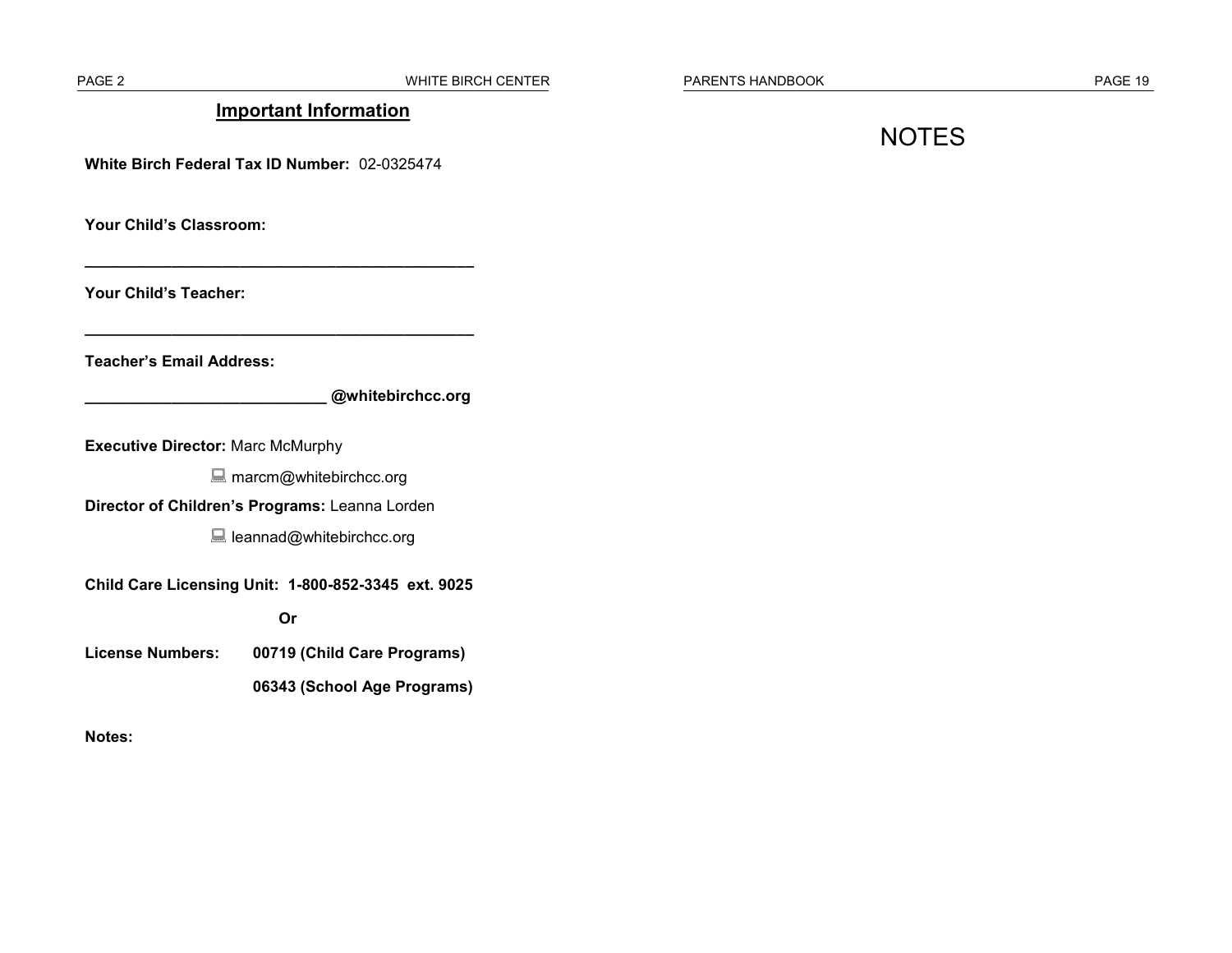## **NOTES**

### Table of Contents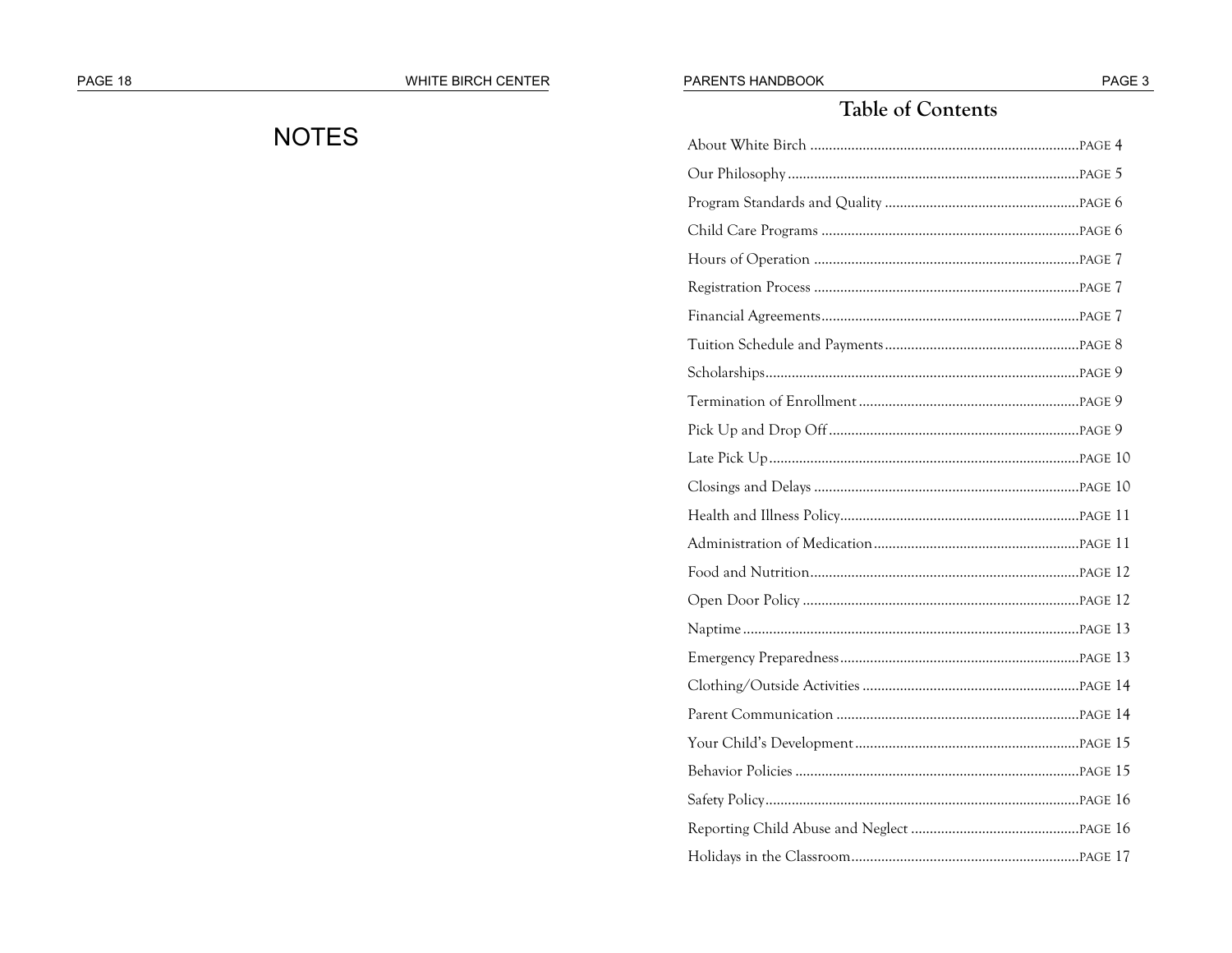## **About White Birch**

White Birch Center began as a cooperative preschool, Crayon College, in 1974. Eight years later, the preschool incorporated as White Birch Community Center, Inc.



White Birch is a private, 501c3 nonprofit organization that is dedicated to enriching the lives of those residing in the greater Henniker area. Since 1974, the agency has grown to serve children, families, and older adults with a wide variety of programs.

#### *PROGRAMS AND SERVICES*

White Birch provides high-quality child care focusing on Early Learning and, school age care and summer camp focusing on Extended Education, and senior programming for older adults focusing on Active Living in the Henniker area. Annually, more than 500 children, families, and older adults enroll in our early childhood programs, preschool, enrichment activities, swim lessons, summer camp, and senior programming.

#### *FAMILY RESOURCE CENTER*

White Birch is recognized as a *Program for Strengthening Families*, offering family-support activities. These activities are designed to keep children safe and families strong by offering support, providing a strong sense of community, fostering social connections, and presenting prevention-based family programs. Information, resources, parent education and support, as well as referrals to other programs are offered. The goal is to enhance a family's capacity to support the growth and development of each and every member — adults, youth, and children.

#### *HOLIDAYS IN THE CLASSROOM*

Holiday celebrations can be wonderful opportunities for children to learn about the traditions and values that are cherished parts of people's lives. White Birch believes that decisions about what holidays to celebrate are best made together by teachers, parents, and children. Families and staff are more comfortable when both have expressed their views and understand how a decision has been reached. The important thing for all to remember is that when planning holiday activities, the rules of good practice continue to apply. Such as are the activities meaningful to the children? Are their needs and interests being met? Is the activity a valuable use of children's time?

When celebrating holidays in the classrooms, there are a few things that apply in order to show good practice. First, the activities are connected to specific children and families in the group. This helps children understand holiday activities in the context of people's daily lives. Children should have the chance to explore the meaning and significance of each holiday. Second, children are encouraged to share feelings and information about the holidays they celebrate. This will help them make the distinction between learning about another person's holiday rituals and celebrating one's own holidays. Third, every group represented in the classroom is honored. Once families and programs have decided on what holidays to celebrate, none should be treated as if they are unusual. Children should recognize that everyone's holidays are culturally significant and meaningful. In any case, holiday celebrations are just one way for programs and families to work together to create developmentally and culturally appropriate learning experiences.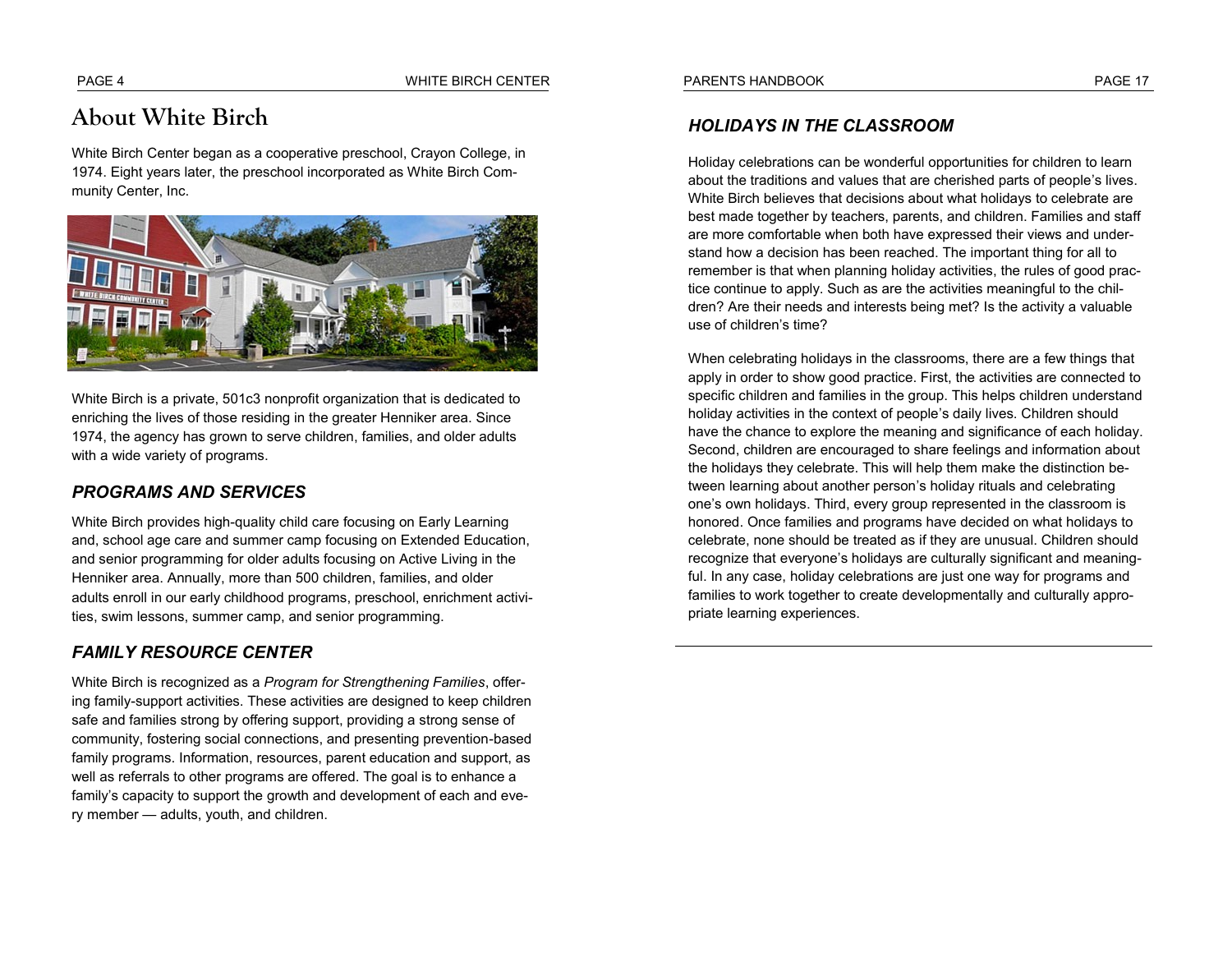rather than a punishment based approach.

Occasionally a child may pose a safety risk to themselves or others or are disruptive to the classroom due to behavior; e.g. refusal to follow directions, running away, biting, kicking and hurting others or themselves.

Often a behavior plan is developed at this level and is implemented by all who interact with the child; e.g. child may work towards earning a privilege by demonstrating positive behaviors.

A formal behavior referral is initiated when a child exhibits behaviors that pose a significant safety risk to themselves or others that do not appear to be responding to typical positive interventions. A behavioral referral requires input from staff, parents and the behavior analyst. A meeting will be held with staff and families to assist in uncovering possible stressors or underlying health or developmental issues that may be contributing to behavioral challenges.

#### *SAFETY POLICY: PEER and PERSONAL*

WBC is also able to provide resources such as the Early Intervention screening (0-3 years) and Child Check through the public school from the school district that the family resides for children 3 years and older.

If challenging behaviors continue to persist and escalate to the point that the child (or others) cannot be kept safe, it is at the discretion of WBC to terminate the child care contract for the child. A two-week written notice will be provided.

#### *REPORTING CHILD ABUSE AND NEGLECT*

Teachers and directors within child care centers are required **by law** to report child abuse and neglect. We need only to *suspect* child abuse or neglect to make a report. The Division of Children, Youth, and Families is responsible for determining if the abuse report is unfounded or indicated. All persons who are mandated to report suspected abuse and neglect are presumed to be acting in good faith. It is our general policy to inform parents after we have made a report, unless we feel that the child may be in immediate danger.

**White Birch Center welcomes all children and families, regardless of race, color, sex, age, national origin or disability.**

#### *OUR PHILOSOPHY*

We believe it is our responsibility to provide children with challenging, stimulating, and developmentally-appropriate learning activities and experiences. As a NH Department of Health & Human Services, Child Licensing Department designated Licensed Plus Child Care Center, our highlyskilled teachers develop curricula that address all the domains of a child's development. Our curriculum provides a map of what children should know, understand, and be able to do.

Play, both teacher-directed and child-initiated, provides dynamic interaction and experimentation with objects and materials and becomes more complex with age. When children play, they are able to apply their knowledge and skills in new and challenging ways. It is through play that children integrate their experiences across the learning domains.

Our activity-centered classrooms and playgrounds provide a rich environment of active exploration and hands-on, open-ended experimentation for children to gain competency at their own developmental levels. We also understand that a teacher's moment-by-moment actions and interactions with children are the most powerful determinant of learning outcomes and development. Curriculum is very important, but what the teacher *does* is paramount.

To support each child's optimal development, we also recognize and embrace the partnership formed between White Birch and the family. Together, we can lay a foundation that will create opportunities for each child's success.

#### **WBC MISSION STATEMENT**

**The mission of White Birch Center is to be a community leader in providing exceptional programs that support learning and active living for children, adults, and families.**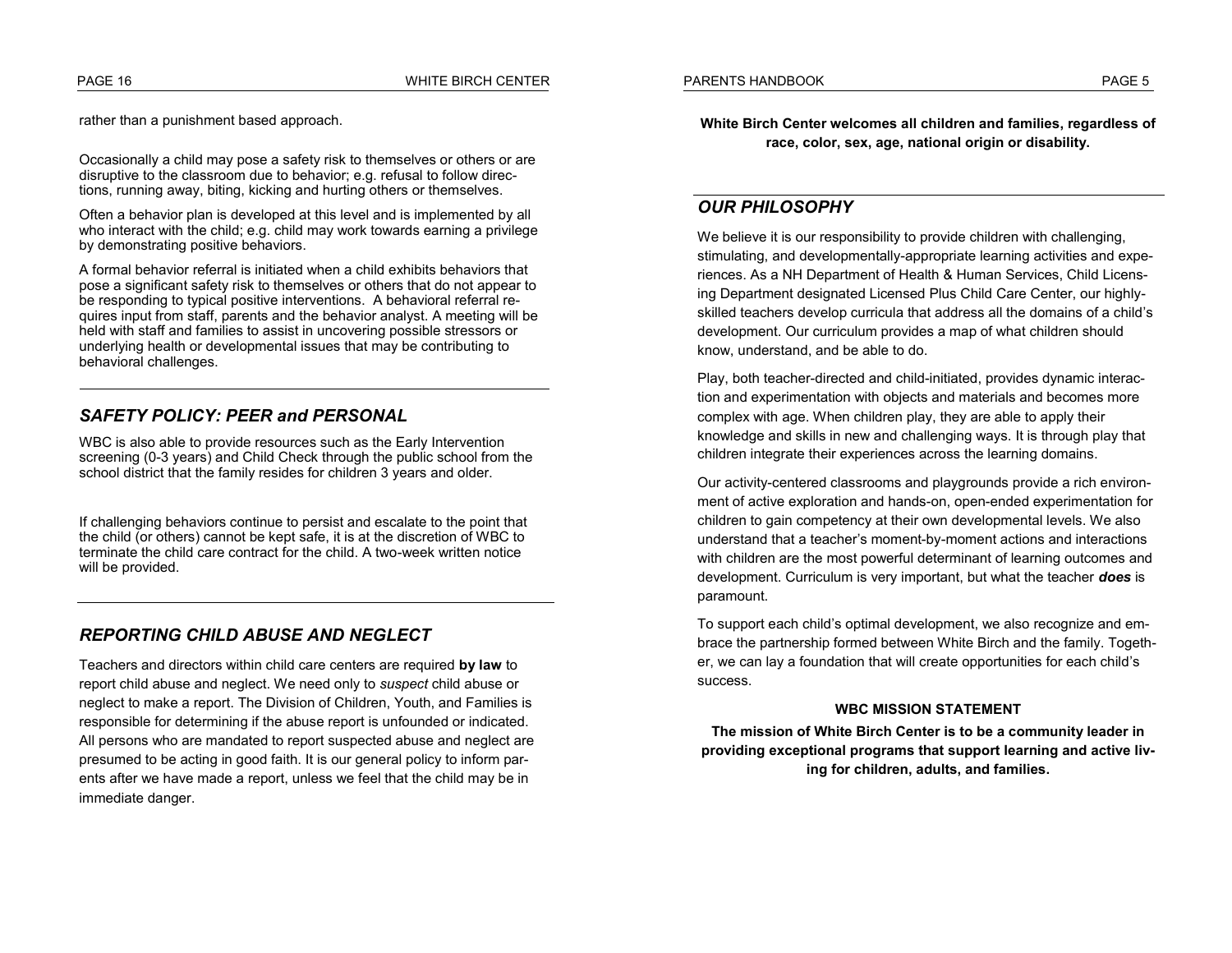#### *PROGRAM STANDARDS AND QUALITY*

White Birch Center, located at 51 Hall Avenue in Henniker, New Hampshire, is licensed through the State of NH Child Care Licensing Unit to care for children from 12 months to 14 years of age. Additionally, White Birch operates a Before-and-After School Program and Full Day Camp Programs at The Henniker Community School.

Holding the highest standards of quality, White Birch is recognized by the State of new Hampshire as a *Licensed Plus Program*. *Licensed Plus* is part of a quality rating system that recognizes NH childcare programs for their efforts to improve the quality of care for young children, and rewards those programs that strive to improve their practices and staff qualifications. It also allows families to identify programs with higher quality.

We welcome your questions and comments, and encourage them to be discussed with our Director of Operations. Concerns regarding licensing and safety that are not addressed to your satisfaction may be relayed to: The Child Care Licensing Unit at (603) 271-9025.

#### *CHILD CARE PROGRAMS*

| <b>Toddler Program</b>                      | 12-24 Months Old                                            |
|---------------------------------------------|-------------------------------------------------------------|
| <b>TOTS Program</b>                         | 24-36 Months Old                                            |
| Preschool Program                           | 3 Years Old                                                 |
| PreKindergarten Program                     | 4 Years Old                                                 |
| Before and After School                     | Kindergarten through Age 14<br>Before and After School Care |
| School Holiday/Vacation<br>Full Day Program | Kindergarten through Age 14                                 |
| Summer Camp                                 | 1st Grade through Age 14                                    |
| Jr. Summer Camp                             | <b>Entering Kindergarten</b>                                |

#### *YOUR CHILD'S DEVELOPMENT*

At the early childhood level, ongoing assessment of a child's progress in developmental and academic domains is a standard of practice for teachers. Our classroom teachers assess a child's development using various methods. They use the assessment results to make informed decisions about how best to support positive outcomes for each child. More specifically, our center observes, documents and assesses child development through use of the New Hampshire Early Learning Standards, the TS (Teaching Strategies) GOLD assessment tool, and an assessment portfolio.

The New Hampshire Early Learning Standards are a statewide resource for everyone who loves, cares for, and educates young children. The Standards provide essential information to support and enhance a child's development and learning from birth through age five. They also include domains that are meaningful to the respective developmental stages and are aligned with the NH Kindergarten Readiness Indicators.

TS GOLD is an authentic assessment tool that is developed for ages birth through Kindergarten. It is based around 38 objectives for development and learning, and is fully aligned with the Common Core State Standards, and Early Learning Standards of NH. This tool is used 3 times a year, between the months of September and June.

A portfolio is created for each child with the intention of gathering documentation to demonstrate various domains and levels of development. These portfolios are living documents that include work samples, photographs, observations, and anecdotal records. The portfolios remain at White Birch Center, and are shared with parents during the annual conference times. The family will receive the portfolios when the child leaves the program.

If at any time you have questions about your child's development, please feel free to discuss them with your child's teacher. Our staff is highly trained in early childhood education and is a valuable resource for you and your family. Supporting children and families is an integral part of our program.

#### *BEHAVIOR POLICIES: PEER AND PERSONAL*

White Birch addresses the safety and behavior of all its children through PBIS (Positive Behavioral Interventions and Supports (PBIS)). Positive behavior support is a behavior management system that examines challenging behaviors to understand the reason behind them and then attempts to prevent the occurrence of the challenging behaviors while teaching the child the skills that they need to be successful. The approach focuses on positive methods to redirect and change behaviors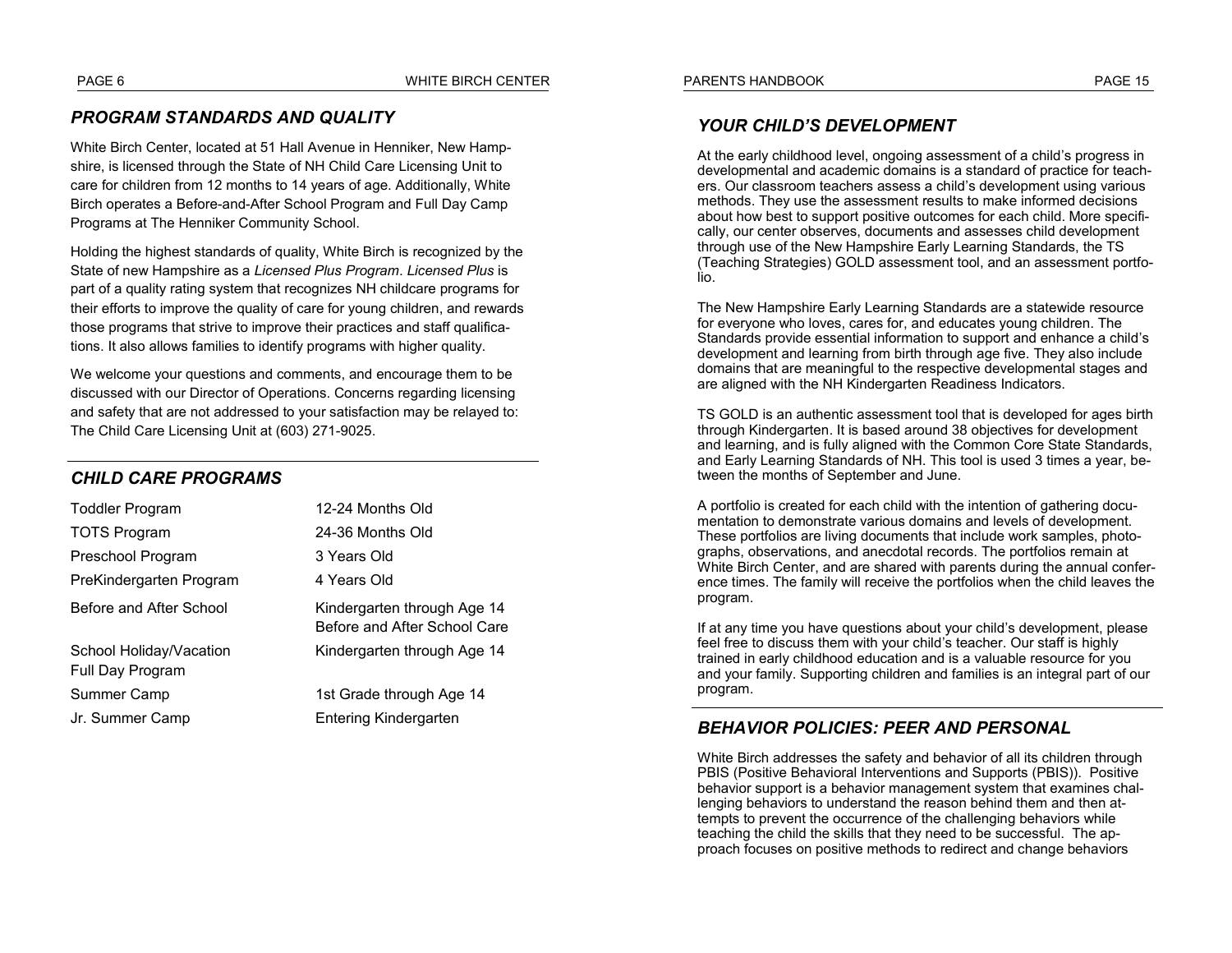#### *CLOTHING/OUTSIDE ACTIVITIES*

Each classroom spends a good deal of time outside in all weather conditions. Sunshine and fresh air are very healthy is all seasons.

During the summer, please be sure your child has the following:

- Swimsuit and towel:
- Sunscreen Lotion Only (labeled with the child's name);
- Insect repellant (labeled with the child's name);
- Hat.

During the winter months, please be sure your child has the following:

- Snow pants or snowsuit;
- Gloves or mittens;
- Hat:
- Boots;
- Extra clothing—especially socks.

Please keep extra clothing in your child's locker/cubby for those "just in case" moments. Please be sure all of your child's outerwear is labeled.

Understand that your child will not always come home clean. It is our belief that a child who comes home spotless is a child who has not had the opportunity to become involved in hands-on activities. We suggest that you dress your child comfortably in "play clothes." Although we use washable paints and other art material, we sometimes find that the products don't live up to their claims.

#### *PARENT COMMUNICATION*

Our Teaching Staff and Directors are available for a conference at any time. Parents are kept informed of White Birch and classroom happenings via newsletters, bulletin boards, flyers, daily notes, family programs, our website and on Facebook.

Daily communication is very important, and we do hope you take time at the beginning or end of the day to speak with your child's teacher. For a more lengthy or private discussion, our goal is to have two parent-teacher conferences during the school year.

#### *HOURS OF OPERATION*

The Business Office, located on the second floor in the white building, is open Monday-Friday from 9:00 AM to 5:30 PM.

The Child Care Program at 51 Hall Avenue is open Monday-Friday from 6:30 AM to 5:30 PM.

Our Before School Program at Henniker Community School opens at 6:30 AM and ends at 7:50 AM, when children are dismissed to begin their school day. Our After School Program begins at 3:00 PM and closes at 6:00 PM.

#### *REGISTRATION PROCESS*

Registration requires the following documentation to be returned to our Director of Children's Program:

- Enrollment Forms
- Financial Agreement
- Immunization Records & Health Form before / on start date
- USDA Child Care Food Program Application and Enrollment Form
- Registration Fee for new families
- Consent to Release Information Form

#### *FINANCIAL AGREEMENTS*

White Birch will have a signed Financial Agreement with all parents or guardians for all programs for each child. The Agreement will set the hours that the child will attend White Birch, and the weekly or monthly fee to be paid.

Two weeks' notice must be given if you wish to change your schedule in the Financial Agreement.

The fee in the Agreement must be paid even when your child is absent. It must be paid for holidays when White Birch is closed if your child is normally scheduled for that day.

**Sometimes, holiday and vacations can be confusing as to when and what fees apply. At these times, please call the office for clarification.**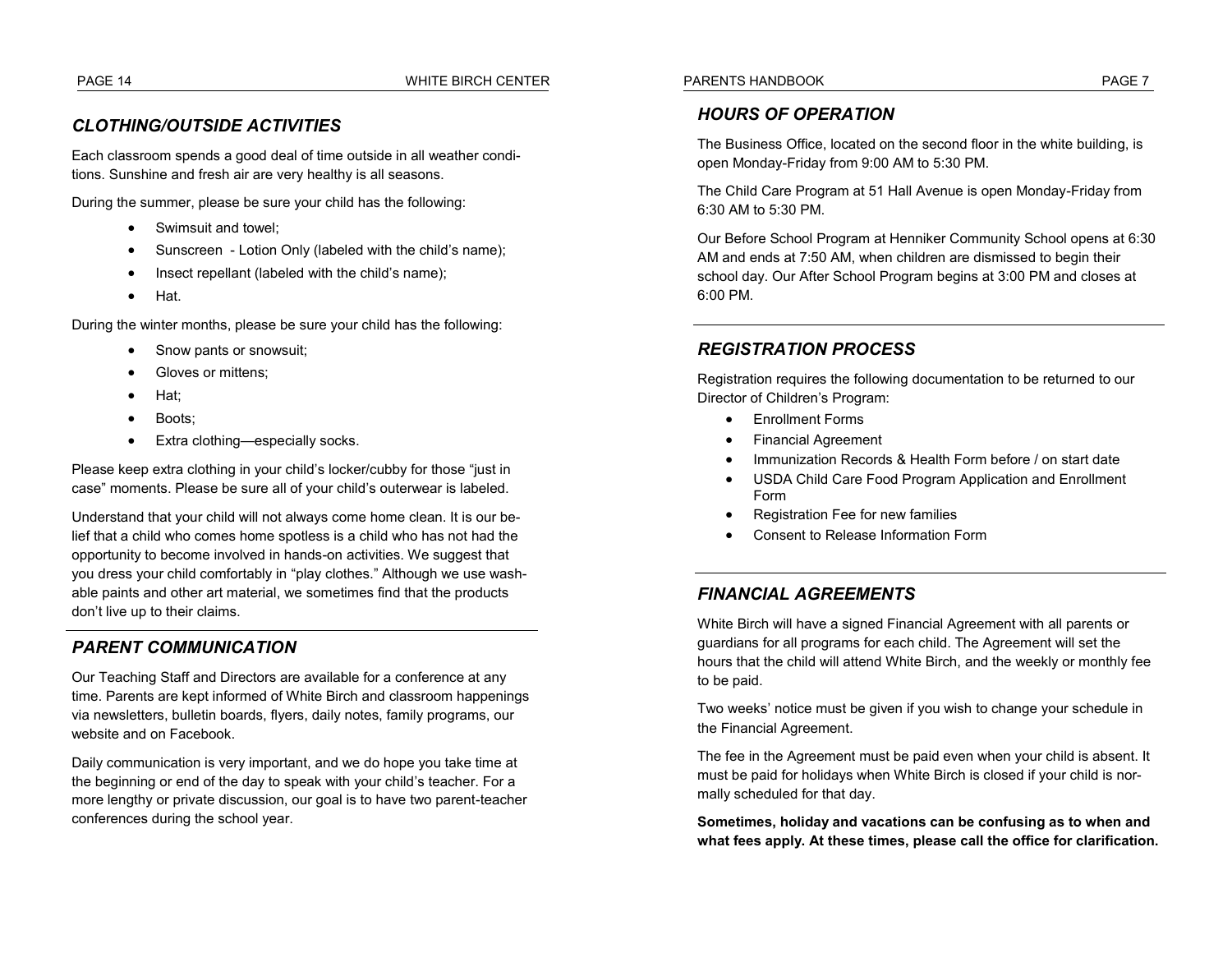#### *TUITION SCHEDULE AND PAYMENTS*

Tuition Rates are reviewed yearly and approved by the Board of Directors. Please refer to the current Rate Schedule. Prompt tuition payments are expected.

A non-refundable Registration Fee of \$50 is payable once for families new to any of our programs. The fee is per family, not per child.

**To help keep overall tuition rates down, White Birch is not able to offer families vacation weeks. If you pull your child from the program for a family vacation, regular tuition rates will still be assessed.**

**Summer Absence—For families who withdraw their children from child care during the summer AND wish to guarantee their child's place in the fall, a fee of \$1,000 will be charged for the Toddler and Tots classrooms and \$500 will be charged for the Pre-School and Pre -Kindergarten classrooms.**

Billing is done one week ahead for service. **If you have any questions regarding your invoice, please contact the Office Manager.**

#### *Payment Methods*

Payments may be made by Cash, Check, or Credit Card (Master Card, VISA, AMEX, or Discover Card). Please make checks payable to: WBC. Please indicate who/what the payment is for on the memo line.

White Birch charges a fee for checks returned for insufficient funds.

You can mail your payments (do not mail cash), pay in the Business Office, or use one of the two Secure Payment Boxes in the Red Child Care building (your child's teacher can tell you where they are located).

#### *Late Payments*

A Late Payment Fee is assessed when tuition is not received in a timely manner. Please refer to the Financial Agreement for information about fees and payments.

If for some reason you are unable to make a payment, please discuss the issue with the Office Manager or the Executive Director. We do understand that families struggle financially from time to time, and keeping the lines of communication open is the only way we can help resolve those issues.

#### *NAPTIME*

A scheduled quiet/rest time is held daily after lunch for the Toddler, TOTS, Preschool, and Pre-Kindergarten programs. According to Child Care Licensing, we must provide a minimum of one hour rest time. Children who do not fall asleep after 30 minutes are provided with a quiet activity. Children are allowed to fall asleep and wake as their needs require.

Please supply a crib-sized sheet and small blanket for rest time (be sure to label each item). **Note: Children's bedding needs to go home weekly for laundering, per NH Child Care Licensing.** Children may also bring a small pillow and/or stuffed animal to cuddle with at rest time.

#### *EMERGENCY PREPAREDNESS*

The NH Department of Health and Human Services (DHHS) Child Care Licensing Unit, requires each licensed child care facility to develop an Emergency Operations Plan. The Emergency Operations Plan (EOP) establishes White Birch Center's strategy to prevent, prepare, protect, mitigate, respond and recover from emergencies. It also shall contain procedures for communication and reunification with families and include response actions for natural, human-caused, or technological incidences including, but not limited to evacuation, secure campus, drop, cover and hold, lockdown, reverse evacuation, shelter in place, and bomb threat/ scan.

Programs shall practice no less than 2 components of their EOP as described above with all staff and children at least twice per year. Upon enrollment, programs shall provide families with information from the EOP that addresses communication and reunification procedures as specified in above. Specifically, the response actions will be conducted and practiced throughout the year, at various times, announced or unannounced to center employees, families and children. All response actions shall also include accommodations for infants and toddlers, children with chronic medical conditions, and children with disabilities or with access and functional needs.

In addition to the development of the EOP, it's required for programs to develop a Continuity of Operations Plan (COOP) to ensure that essential functions continue to be performed during, or resumed rapidly after, a disruption of normal activities.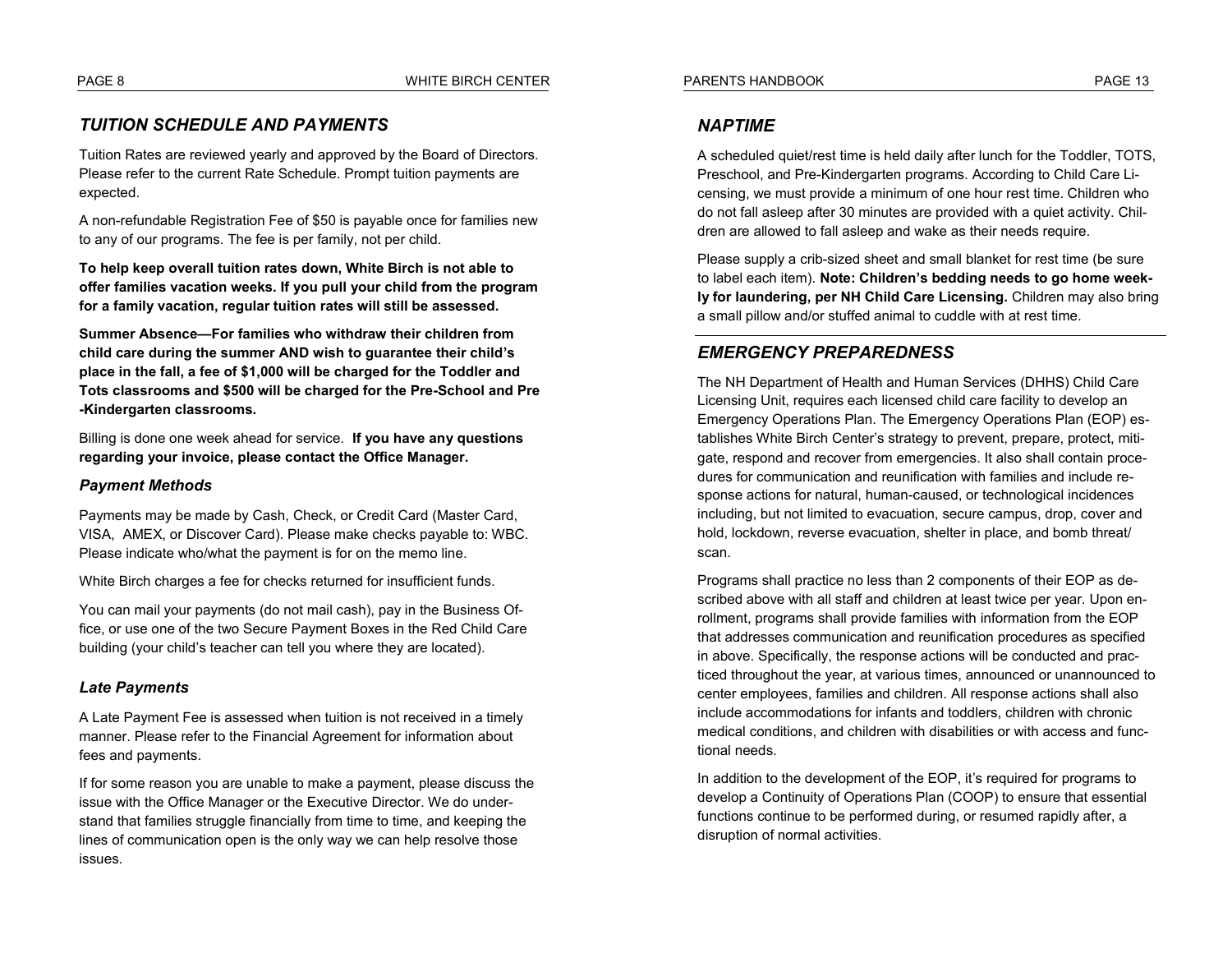#### *FOOD AND NUTRITION*

As a participating agency with the **USDA Child and Adult Care Food Program**, White Birch supplies breakfast, lunch and snack for those children enrolled in our Full Day program. After School children receive a snack.

White Birch must follow strict guidelines related to the food groups we serve, the amounts (portion size), as well as the times that meals and snacks are offered. Children may be served second helpings upon request. We do encourage children to try new foods, but never force children to eat. Additionally, we never use food as a reward, nor do we withhold food as a punishment.

Monthly menus are available and each classroom will post the daily menu on their Daily Note Board. **We ask that parents do not send food from home, with the exception of a "special occasion" snack as part of a celebration.**

In accordance with Federal law and US Department of Agriculture policy, White Birch is prohibited from discriminating on the basis of race, color, national origin, sex, age or disability. To file a complaint of discrimination, write to: USDA, Director of the Office of Civil Rights, 1400 Independence Avenue SW, Washington DC 20250-9410. Or you may call them at: (800) 795-3272 or (202) 720-6382 (TTY). *The USDA is an equal opportunity provider and employer.*

#### *Allergies*

If your child has a food allergy or sensitivity, you must indicate this information on the Registration Form and provide a doctor's note.

#### *OPEN DOOR POLICY*

Parents and families are welcome at White Birch at any times. Please feel free to drop in, share a skill or talent, read to children, or perhaps chaperone an activity or field trip. It is never necessary to announce your arrival. Our staff want every family to feel comfortable visiting and spending time at the Center.

#### **Questions or Concerns? Please call or stop by to speak with our Program Director Director of Children's Programs:** Leanna Lorden **Phone:** (603) 428-7860 **Email:** leannad@whitebirchcc.org

#### *SCHOLARSHIPS/DISCOUNTS*

White Birch is not able to offer scholarships itself. However, families may apply for a New Hampshire Child Care Scholarship through the State of NH. Information on how to apply is available at the White Birch Business Office or at: www.nheasy.govFor families with 2 or more children in our programming, a 10% discount will be applied to the rate of the child with the lowest tuition.

#### *TERMINATION OF ENROLLMENT*

White Birch requests a minimum of two weeks written notice in the event that your child will be leaving our program. In the unlikely event that White Birch must terminate the agreement, every effort will be made to give a minimum of two weeks notice. The Executive Director makes all decisions regarding the termination of enrollment.

#### *PICK UP AND DROP OFF POLICIES*

Our Child Care facility is secured and requires the use of a key card. Please do not loan your card to anyone, or allow other people entry into the building when you open the door. If your key card is lost or stolen, or you require a second card for your family, a \$20 deposit will be charged.

We will release children only to parents or to those individuals indicated on the Registration Form as Alternative Pick Up persons. If someone other than a parent is to pick up your child, please notify us by phone or in writing. Our staff will ask for identification if we do not know the individual picking up, so please ask them to bring a form of identification.

If a biological parent is **not permitted** to pick up a child, we **must** have a copy of the court order indicating such restrictions. By law, we cannot restrict a parent's access to his or her child without court documentation.

When picking up/dropping off your child, please be sure to:

- Accompany your child to/from the building;
- **Shut your car engine off and do not leave unattended children in your car;**
- Sign your child in and out of his/her classroom weekly (to comply with Licensing regulations).